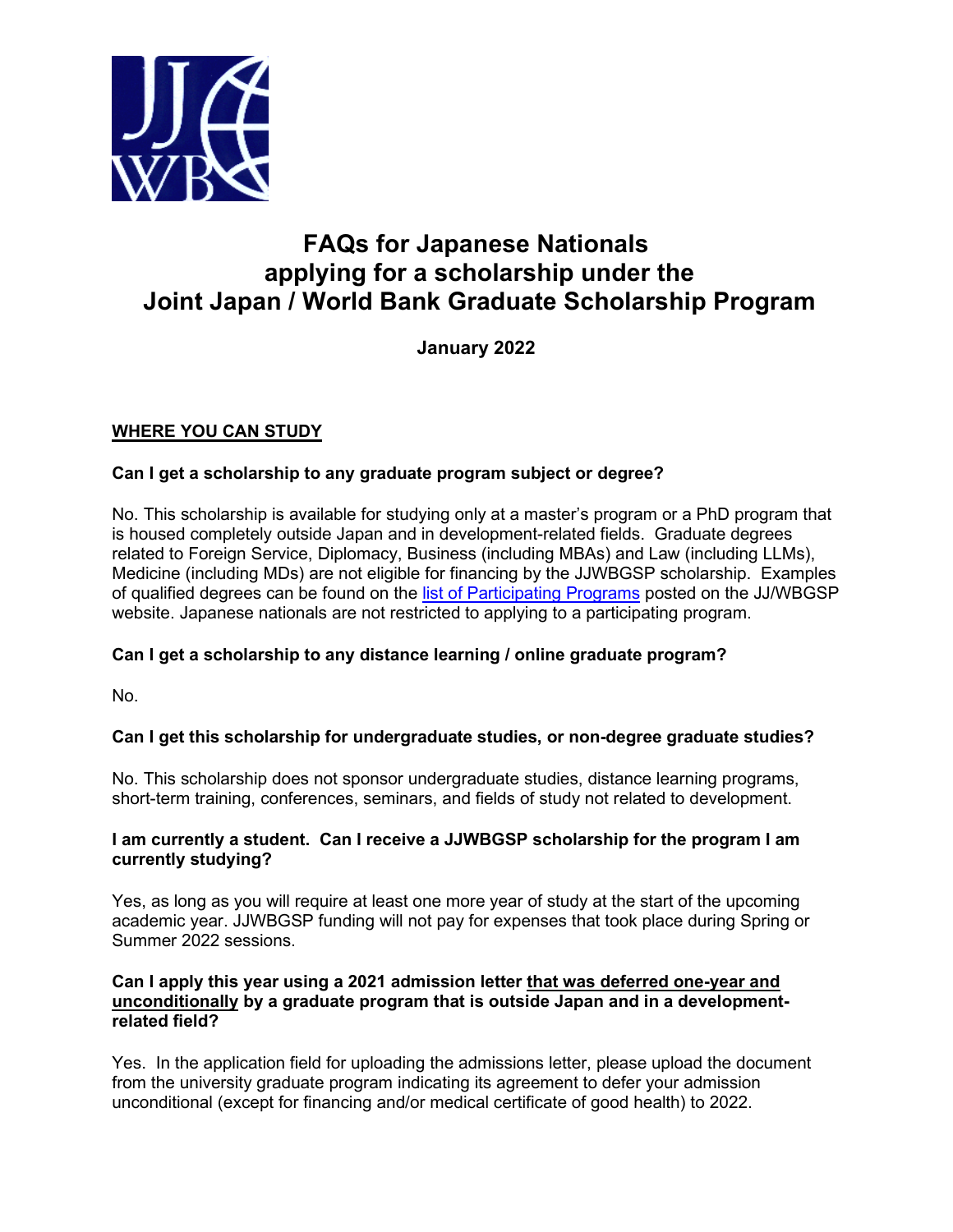

**Can I apply now for a scholarship to a master degree program that would start after the upcoming 2022-23 academic year?**

No.

# **BENEFITS**

**Will this scholarship pay tuition fees for distance learning courses that are either required or optional for my graduate program?**

No.

**Does the scholarship support VISA application(s) and related expenses?**

No.

**Does the scholarship cover costs to bring and support family members during my studies?**

No.

**Will the JJ/WBGSP Secretariat provide support for or respond to inquiries regarding an applicant's family members wanting to obtain a VISA to accompany the scholar while studying abroad?**

No**.**

# **What is the value of the scholarship?**

We do not provide this information to applicants. The funding amount depends on several factors including the length and location of the master degree or PhD program you were admitted to.

#### **The University is asking me as an admitted student to make a deposit to secure my spot for enrollment. Will you make this deposit on my behalf?**

No, you will need to make the required deposit.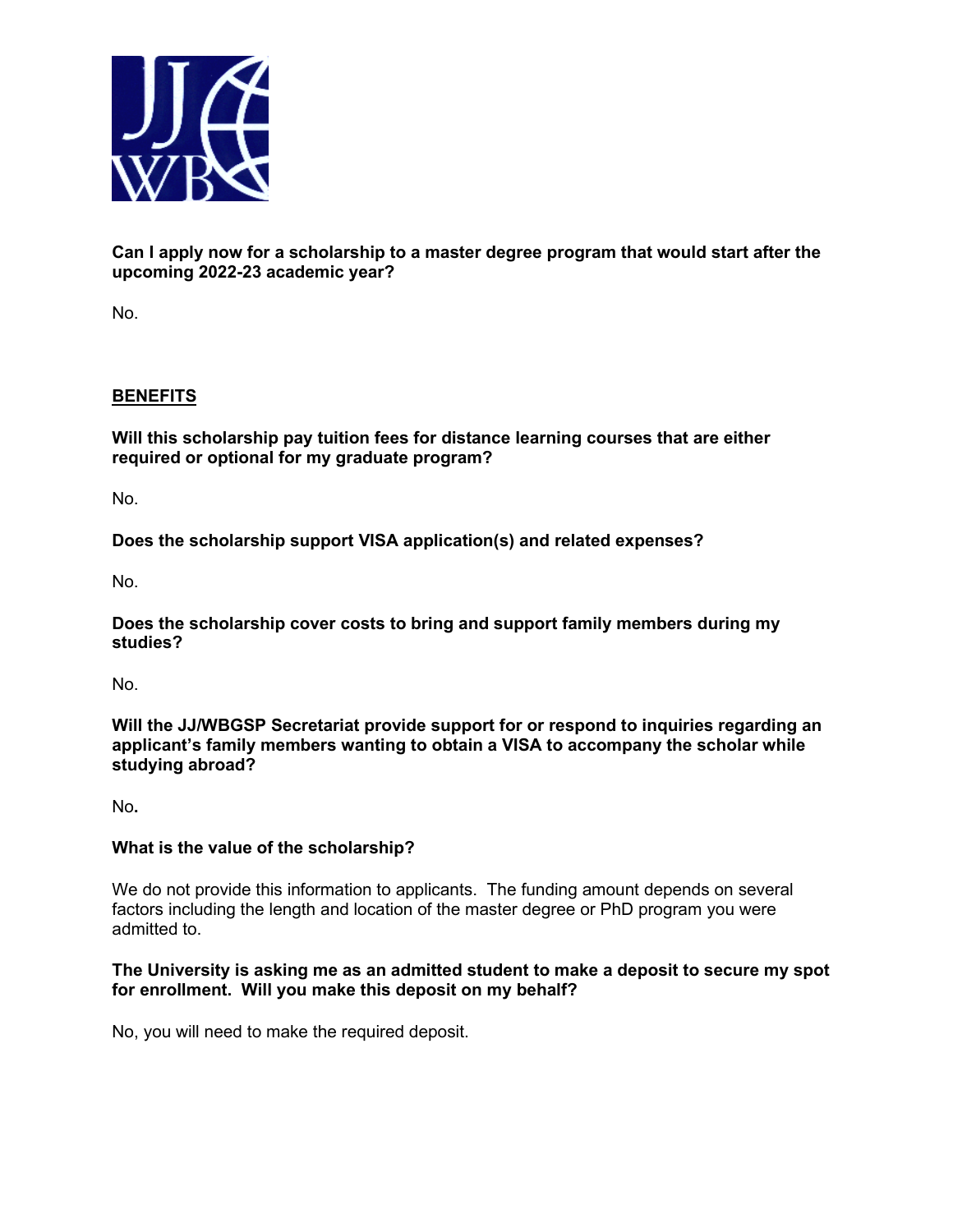

# **ELIGIBILITY**

**Do I need to upload either: (i) an unconditional (except for financing and/or medical certificate of good health) letter of admission from; or (ii) documentation that I am a currently enrolled student at a graduate program, for my application to be reviewed?**

Yes.

**I do not expect to receive an unconditional (except for financing and/or medical certificate of good health) letter of admission from a development-related graduate program until after the JJWBGSP scholarship deadline. Can I still apply this year?**

No, but if you get admitted by the university and don't have funding for this year, you may want to ask for deferral from the university for one year, and apply to a JJWBGSP scholarship if its offered again next year.

#### **I am currently waitlisted for admission to a development-related graduate program. Is it possible to apply with my current status because the decision the final decision will be released after the JJWBGSP scholarship deadline?**

No, but if you get admitted to the university and don't have funding for this year, you may want to ask for deferral from the university for one year, and apply to a JJWBGSP scholarship if its offered again next year.

# **Is there a minimum or maximum age limit?**

No.

# **Can I still apply if I am receiving a partial scholarship from another source for the same graduate program I am applying to?**

Yes. This will not affect the review of your application. If you are awarded a JJ/WBGSP scholarship, the benefits will be adjusted accordingly.

#### **Do I have to work immediately after I complete my scholarship, or can I continue with graduate studies?**

The scholar is expected to seek work in international development immediately after attaining the graduate degree the JJWBGSP scholarship is funding. That may occur after the time the scholarship funding ends. For example, if the JJWBGSP scholarship funds1-2 years of a 5-year PhD program, the scholar is not expected to seek work in international development until after completing the PhD program.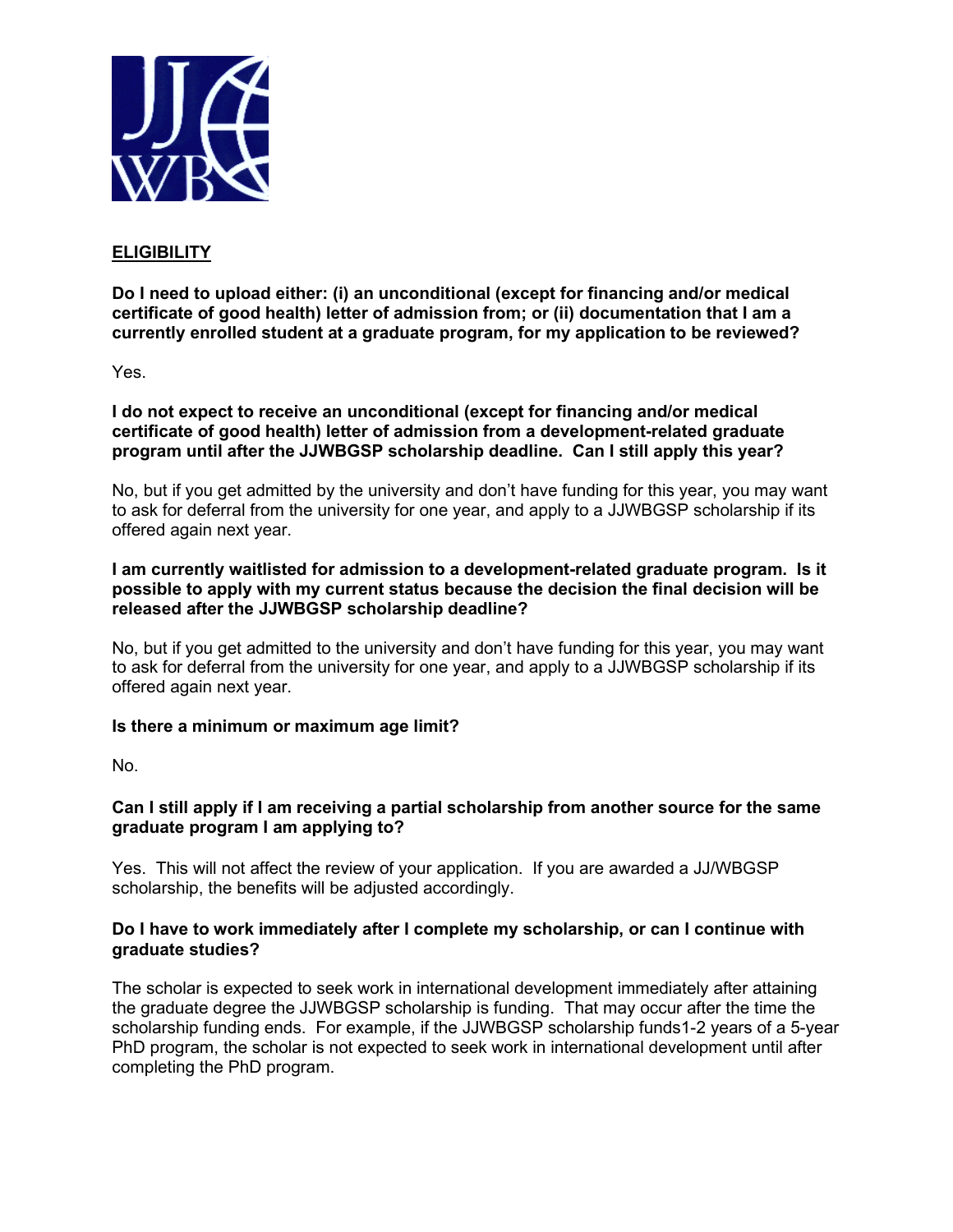

# **I have already earned a graduate degree but meet all the criteria mentioned in the application guidelines. Am I still eligible for this scholarship to pursue another graduate degree?**

Yes. You can have already earned a graduate degree and still apply for a JJ/WBGSP scholarship for another graduate degree.

# **Am I eligible to apply if I have already received funding from the Government of Japan in pursuit of a graduate degree?**

Yes.

# **How can I tell if I meet the eligibility requirements?**

It is up to the applicant to assess whether or not he/she is eligible. The eligibility requirements are clearly listed in the application guidelines. The JJ/WBGSP Secretariat will not respond to any inquiry that presents an applicants' circumstances (including the type of admissions letter from the university) and requests assistance in assessing the applicant's eligibility. It is up to an applicant to apply the eligibility criteria to their particular circumstances.

There is no exception made to the eligibility requirements.

# **Do you make exceptions regarding the required number of years of development-related experience since obtaining a Bachelor's degree?**

No. ALL eligibility criteria are strictly adhered to. No exceptions are made.

# **Does work on a master's program considered as formal employment, particularly if it was a master's program related to development?**

A period of graduate study, even if it was related to development, does not count toward the development-related employment requirement.

# **Can a paid internship that is development-related be counted toward meeting the eligibility criteria for development-related experience?**

Yes.

**Can an unpaid internship count toward meeting the eligibility criteria for developmentrelated experience?** 

No.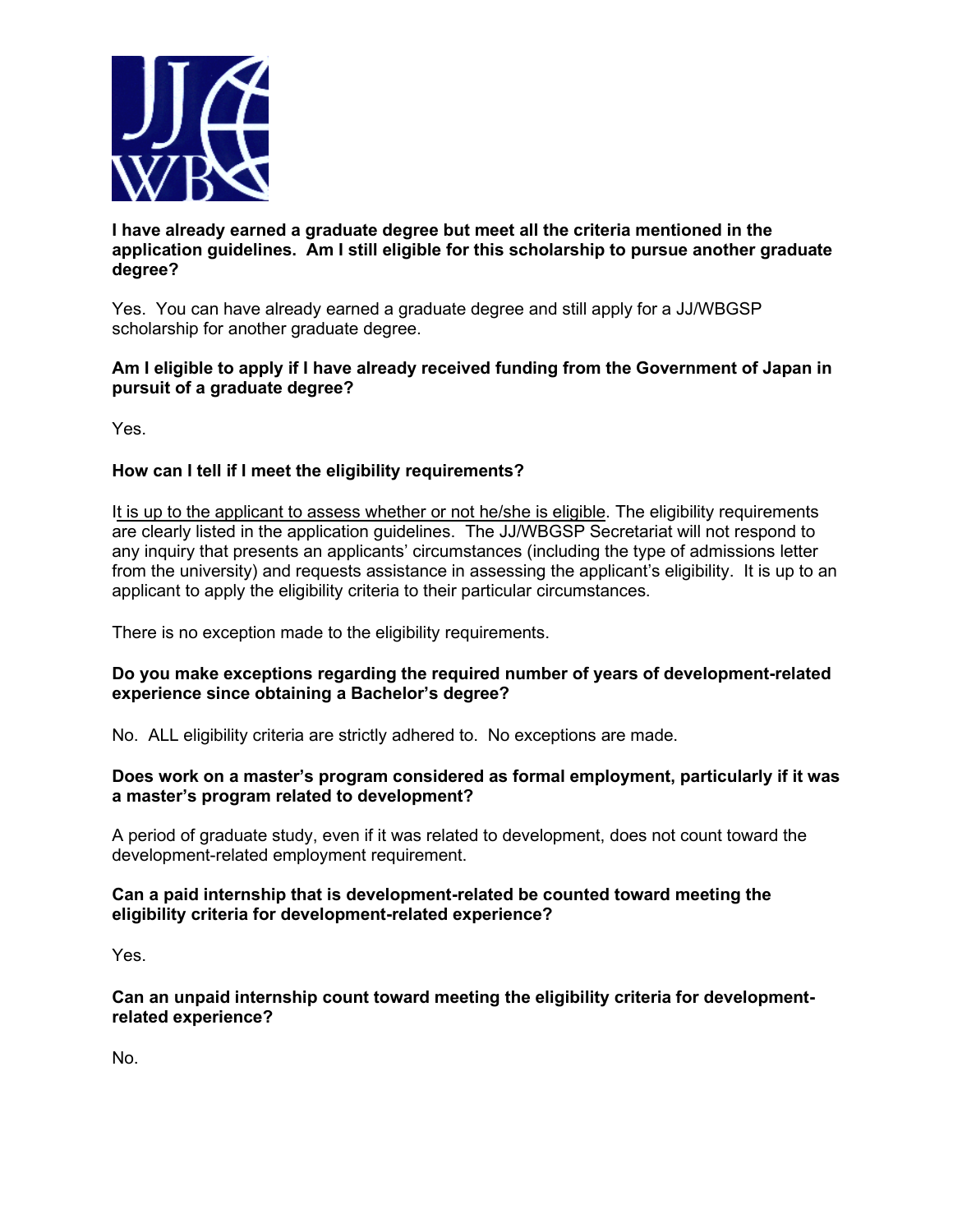

# **Can unpaid volunteer work that is development-related count toward meeting the eligibility criteria for development-related experience?**

No.

# **Can part-time paid work be counted toward meeting the eligibility criteria for development-related experience?**

Yes. Please be explicit in your CV and the Application Form regarding when and where you worked part-time. On your CV, please indicate on average percentage of time per week you worked. For example, if you worked 50% of the time continuously for six years in a development-related field since earning a Bachelor's degree, you have fulfilled the requirement in terms of number of years of employment.

# **What should I do if the type of my "development- related" work does not match the topics in the dropdown menu in the application form, or if I am not sure if my work constitutes "development-related"?**

If none of the options of topics in the application form match your professional experience, but you think it may be development-related, then you must define your development-related topic in the last option: "other please specify." In the review process (and not before), the JJWBGSP will determine if that topic is development-related.

# **Am I eligible to apply if I am working in Japan Bank for International Cooperation (JBIC)?**

Yes, you can apply. Do not check the option "Government of Japan or its Agencies (including Ministries, Central Bank, JICA, and local governments)" in the employment section.

# **I applied for a JJWBGSP Scholarship in the past, but was not selected. Can I apply this year?**

Yes, your application will be reviewed if you meet the eligibility criteria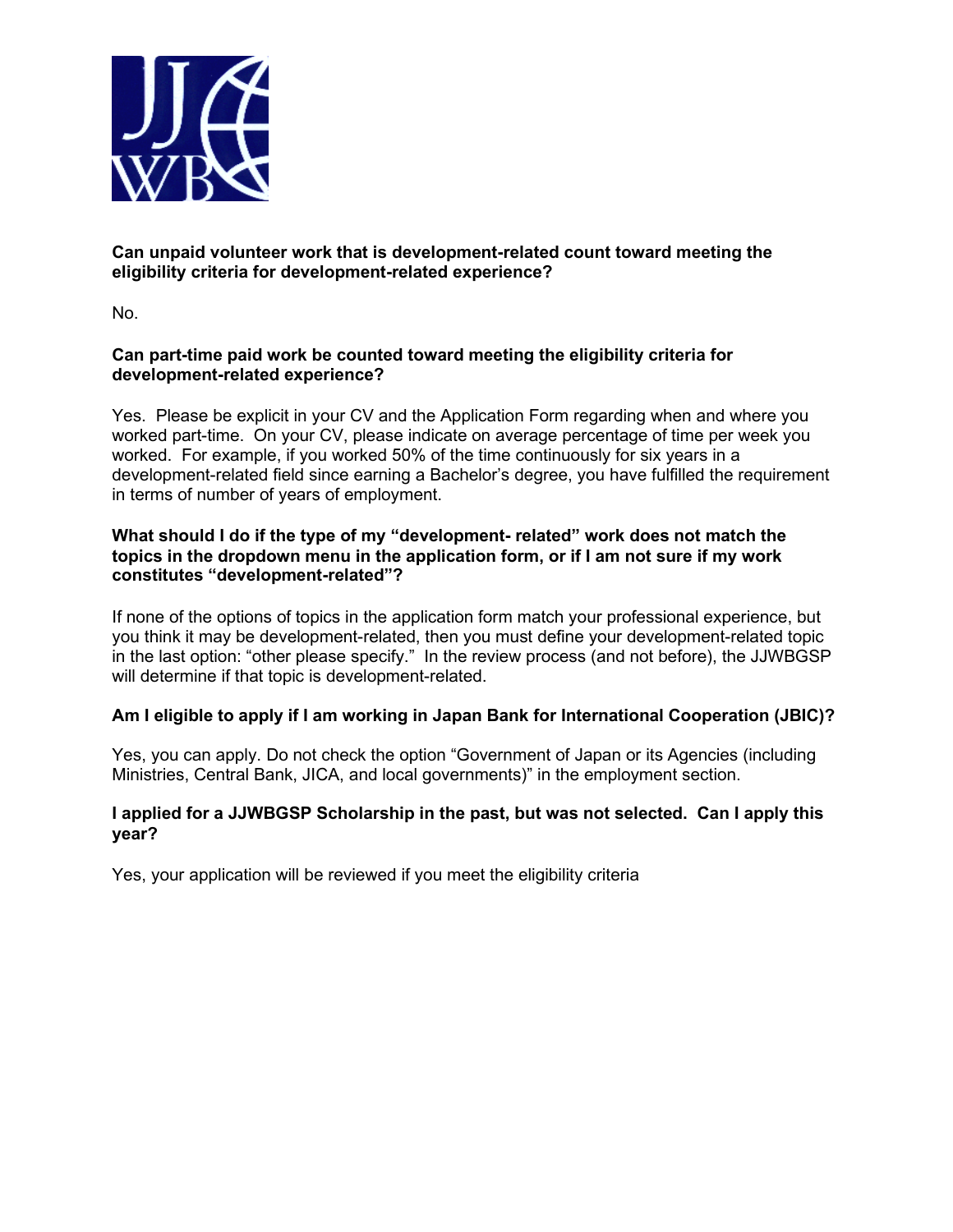

# **APPLICATION PROCESS**

# **Can I apply using my mobile phone?**

The online application is not configured to be used by a mobile phone. You should use a desktop / laptop computer.

# **The link to the application is not working. What should I do?**

Refer to "Navigating the 2022 Online Application Form" document on the [JJWBGSP website](https://www.worldbank.org/en/programs/scholarships#4)

#### **Can I apply for a JJWBGSP scholarship if I am neither currently enrolled in a development-related graduate degree program nor have received an unconditional (except for financing and/or medical certificate of good health) admission letter to a development-related graduate degree program?**

No. At the time you submit a scholarship application, you must have proof of being currently enrolled or unconditionally (except for financing and/or medical certificate of good health) admitted to a development-related graduate degree program.

#### **If I am accepted into several graduate programs, can I make several applications for the JJ/WB scholarship?**

No. You must choose the one university graduate program for which you seek JJ/WBGSP funding.

Individuals who submit more than one application will be disqualified.

# **Can I submit the online application form before receiving the recommendation letters?**

No

# **How will I find out if I was awarded the scholarship? How will I find out if I was not awarded the scholarship?**

All successful applicants will hear from the JJ/WBGSP likely by early July 2022, and certainly by July 15, 2022. The JJWBGSP Secretariat will post an announcement on [www.worldbank.org/scholarships](http://www.worldbank.org/scholarships) when all selected scholars have been informed. The program will not be informing unsuccessful applicants.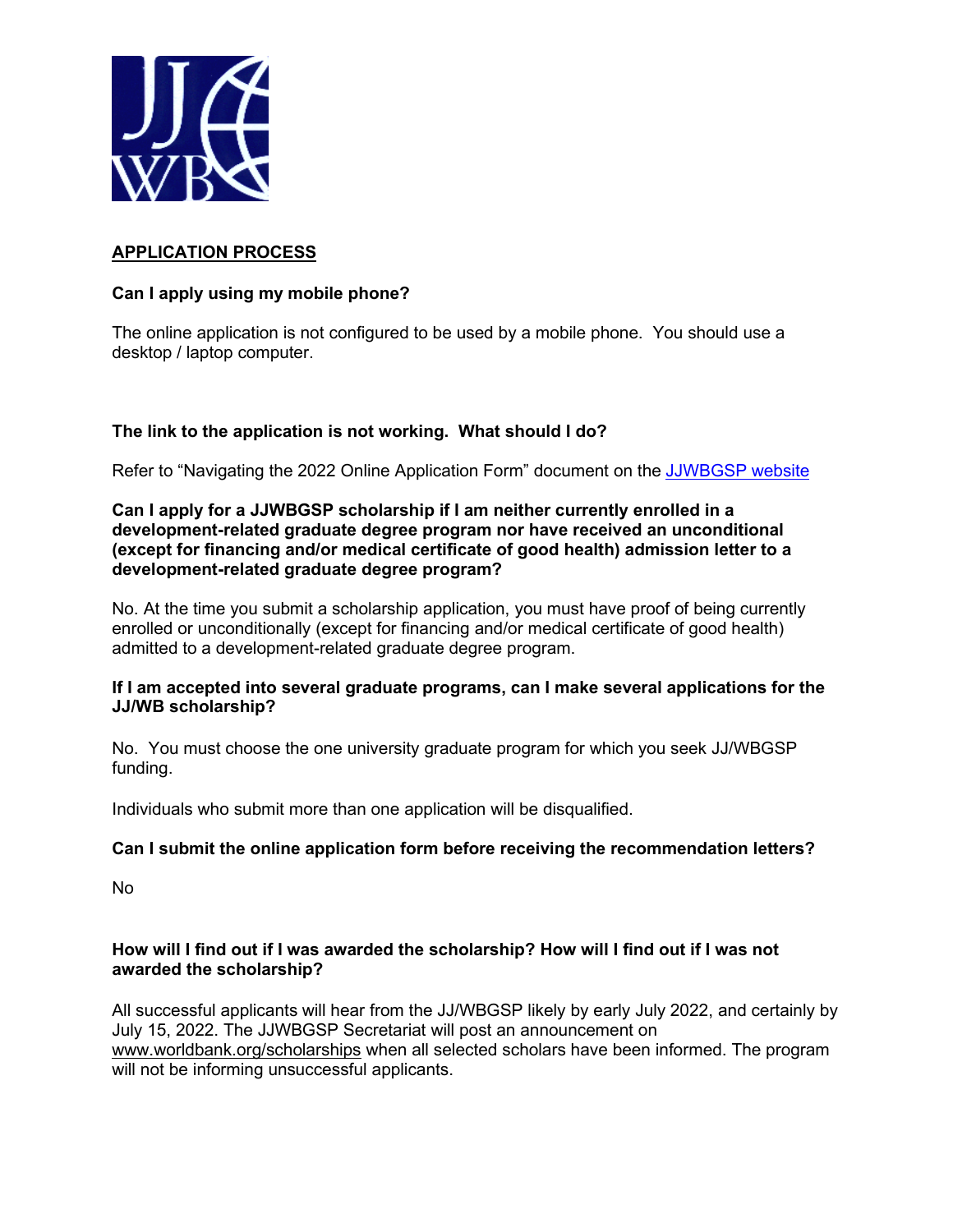

Having a previous unsuccessful application(s) is not a factor determining the merits of an application. Applicants must meet all eligibility criteria corresponding to the year in which they apply.

# **RECOMMENDATIONS**

#### **After I submit the Recommendation Request Form, can I change my recommender?**

If the Recommender has submitted his/her recommendation, you cannot replace that recommender with another person.

If the recommender has not yet submitted his/her recommendation, you can delete your request for that recommender in your Recommendation Request Form, and then return to the Recommendation Request Form and insert the contact information of the replacement. "Navigating Your Online Application" provides "how to" details.

#### **Can anyone provide a professional recommendation?**

No. Recommenders must be individuals who can attest to your professional experiences at work. Recommendations from your current or former supervisor(s) are also preferred, but not required.

#### **Can a professor who I studied under provide a professional recommendation?**

No. Recommendations from professors who know you only in your capacity as a student are not acceptable for the requirement of a professional recommendation. For example, if you know a professor because you took his/her course(s), that is not considered a professional relationship. Alternatively, if you know a professor because he was your colleague or supervisor at the time you were a hired lecturer at the university, that is a professional relationship. In that instance, the professor can provide a recommendation regarding your professional qualifications / attributes *that he/she has observed in the work environment*. If the same person also had you as a student, observations from your professor/student relationship cannot be part of the recommendation.

# **Can a professor I studied under provide the required academic recommendation?**

Yes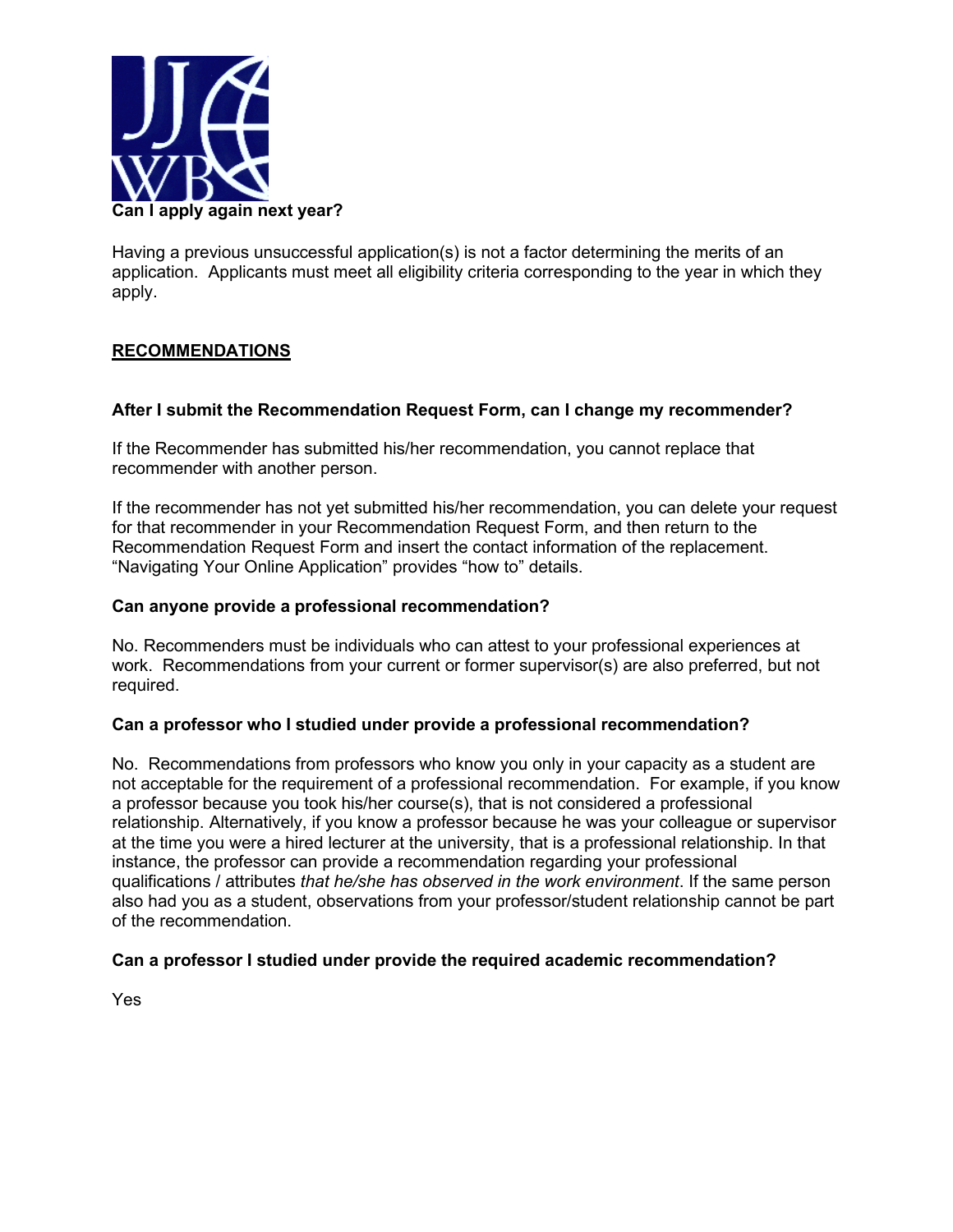

# **May I substitute a professional reference for the required academic reference if I have been out of school for a while?**

No.

# **Can I draft the recommendation for my recommender, in part or in its entirety?**

No. The recommendation must be drafted and submitted by the recommender.

# **May I give a personal email address for my recommenders?**

If an institutional email address is available, please use the institutional email address. If one is not available, you may submit the recommender's Gmail, yahoo or other personal email address. This email address you provide must be accessible only by your recommender.

# **Can a person providing a professional recommendation for me write in any language?**

No. Recommenders must write their recommendation in either English, French or Spanish.

# **Can my recommender share the email requesting their reference with my other recommender?**

No. Each recommender will receive an individual email with a unique link to an online reference form he/she must complete. Only his/her reference can be submitted using this link. If the recommender shares the link with other recommenders, his/her reference may be overridden.

# **QUESTIONS SPECIFIC TO THE APPLICATION FORM**

# **What does "\*" following a question mean?**

A "\*" next to a question in the online application indicates this information is required to complete and submit the application form.

# **Do I have to complete each question of the application form?**

No, only those questions followed by a **"\*"** 

#### **Can I change any information on my application form (including my email address) after I have submitted it?**

No.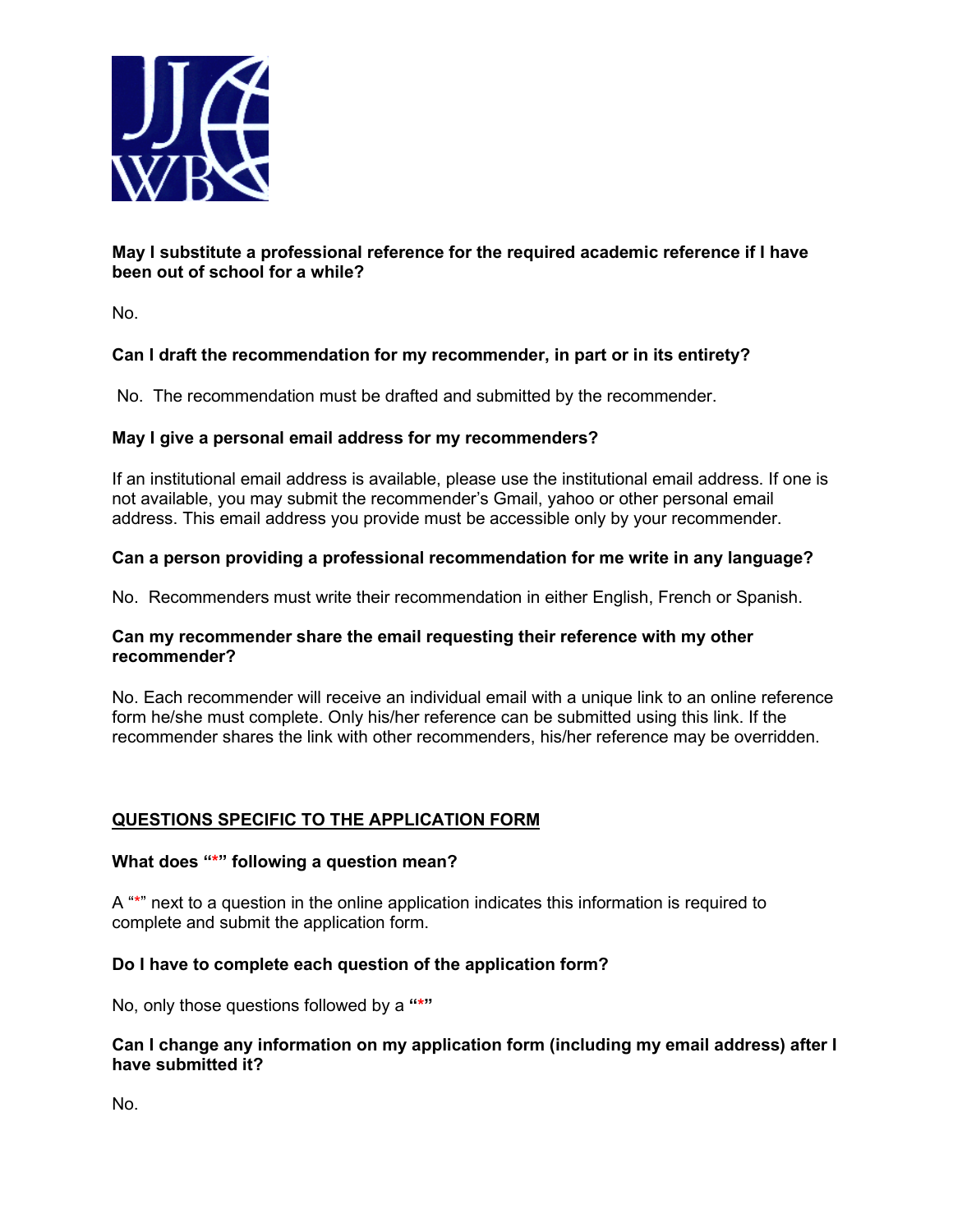

# **I have changed my last name because of getting married, so my documents do not all have the same name. What do I do about that?**

In the last question in the Statement of Purpose explain why the name(s) in your uploaded document(s) vary compared to the name you use for the application form.

#### **The ordering of dates (month / day / year) in the application form are different than the custom in my home country, so information given by my references may be different than what is written in the application form.**

In the application form and the CV you upload, please conform to the format provided (month / day / year) and (month / year). During the review we understand information provided by references may use other conventions, e.g. (day / month / year).

# **What type of document can I use as proof of employment if I am self-employed or a founder of an organization?**

If you are self-employed or the founder of an organization in which you work, you must upload the government issued document that indicates when the organization (business or non-forprofit) was registered with the government. If the organization is not registered, it is not considered formal employment, and your work in that organization should be listed in the VOLUNTEER page of the application form.

#### **How do I complete the "Current Employment" section of the Application Form if I have more than one current employer?**

In the CURRENT EMPLOYMENT Section, enter the employer with which you are working the most. In the EMPLOYMENT HISTORY section, enter the other current employer(s) and indicate that the end-date is Scholarship Application deadline date. And in the last question in the STATEMENT OF PURPOSE, note that you have more than one current employer.

# **How do I complete the "Country" question in the "Employment" section if I am/was working on a country, but I am/was based in a different country?**

You should enter the country in which you are/were stationed.

#### **What should I do if the country I want to select as my country of employment is not listed?**

If the country is not listed on the drop-down menu, choose "other" which is at the end of the list.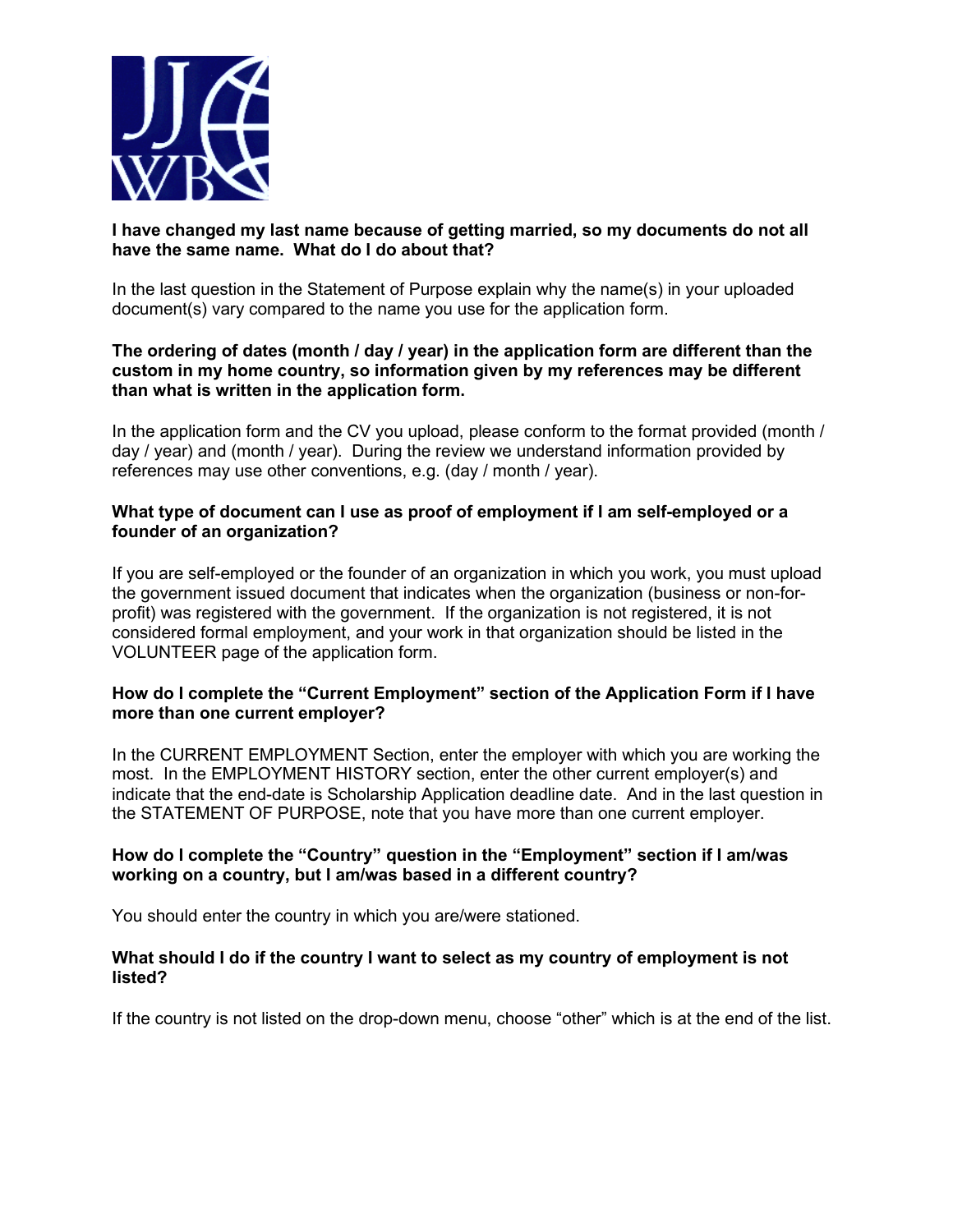

# **QUESTIONS ABOUT UPLOADING DOCUMENTS INTO THE APPLICATION FORM**

### **Is there a standard format or guide for naming the files that needs to be uploaded in the application portal?**

There are no requirements as to how you name the files you upload.

# **I have uploaded the wrong file. How to delete that so that i can upload the correct file?**

If you have not yet submitted your Application Form, from your saved draft Application Form, you can just select a new file and it will overwrite the first one you uploaded.

#### **I have more than one diploma/certificate related to my most recent degree. Which one do I send?**

If you have multiple diplomas/certificates related to your most recent degree, please scan all of the diplomas into one file and upload them all through the online application. An academic transcript cannot be uploaded in place of a diploma/certificate. A scanned copy of the diploma/certificate you received at the time of graduation is sufficient. You do not have to ask the university for a newly certified copy of the diploma you received.

# **Should I upload additional documentation of academic performance, such as my transcript or Grade Point Average (GPA)?**

No.

# **Are there any restrictions on the format or number of pages for my CV?**

Please refer to the Application Guidelines.

#### **What should I do if I cannot document my employment record because my employer no longer exists?**

Please make note of this problem when you answer the last question of the "Statement of Purpose." If you are selected as a finalist, we may ask you to produce other corroborating documentation before a scholarship is provided.

# **How can I upload a scanned copy of my signature onto the Signature Page?**

Applicants must type their first and last name in the field for the Signature. Do not attempt to upload a scanned / electronic signature.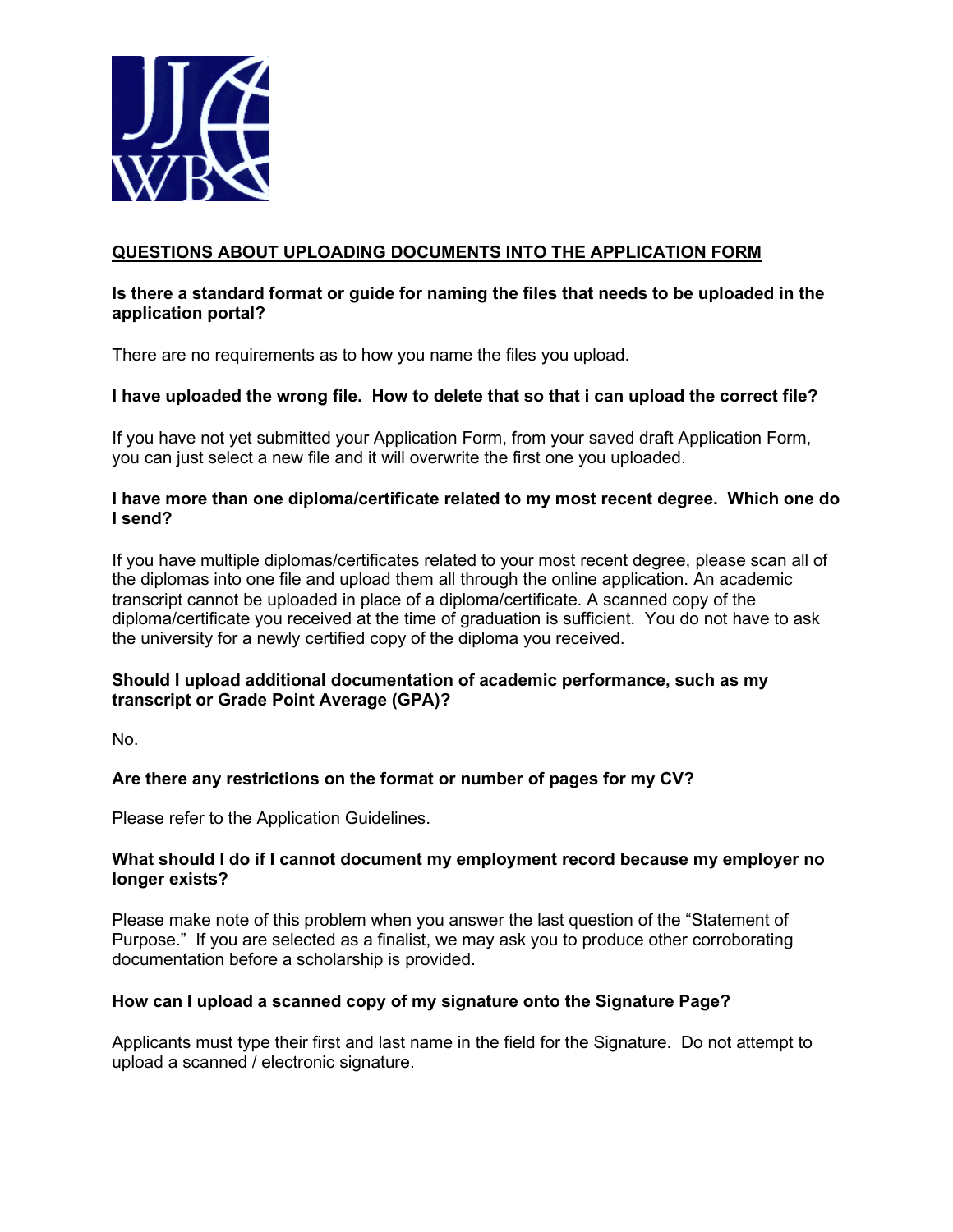

# **TROUBLESHOOTING AND COMMUNICATIONS WITH JJ/WBGSP SECRETARIAT**

# **Can I ask JJ/WBGSP Secretariat a question about my application?**

Please read carefully all documentation provided, including these FAQs, as the JJ/WBGSP Secretariat will NOT answer any inquiries addressed to [Scholarshipapplicants@worldbank.org](mailto:Scholarshipapplicants@worldbank.org) unless the response cannot be found within the information already provided. See the Application Guidelines for further guidance.

# **What if I did not receive an email from World Bank <no-reply@email.zenginehq.com> after submitting my Application Form?**

If there is a large number of applications being submitted at the same time, it may take up to four hours for you to receive this email. After that timespan of 4 hours, the lack of an email from World Bank  $\langle$ no-reply@email.zenginehg.com> means that either (i) you did not submit your application; or (ii) you entered a different email when you first registered for the online application; or (iii) the email was automatically moved from your email's Inbox to another location. Sometimes the email is automatically moved to your "Junk" folder. If your email is associated with your institution, you may also want to check if your institution imposes any security settings or restrictions to filter or prevent emails from untrusted email addresses to reach your Inbox. In either of these cases, make sure that you add World Bank <noreply@email.zenginehg.com> to your trusted contacts list. If you still cannot find an email notifying you that your Application Form is submitted, please correspond with us via email at: [scholarshipapplicants@worldbank.org.](mailto:scholarshipapplicants@worldbank.org) Remember we cannot guarantee a response to any inquiries within 3 business days before the application deadline.

The email an applicant uses to create an application is the same email address the JJ/WBGSP Secretariat uses to inform an applicant if selected for a scholarship. Therefore, it is imperative that an applicant is able to read emails sent from World Bank [no-reply@email.zenginehq.com.](mailto:no-reply@email.zenginehq.com) If email(s) from World Bank <no-reply@email.zenginehg.com> are being automatically filed into your Junk folder, make sure that you add this email address to your trusted contacts list.

# **One of my recommenders says she/he has not received the email sent from the JJ/WBGSP with my recommendation request. What should I do?**

First please verify that the email address you submitted for your recommender on your application is correct, and that you entered the email address alone in the response field without any other text, extra email addresses, or other characters.

Second, please contact your recommender to ensure the email (from no-reply@webportalapp.com) has not gone to another location. Sometimes the email is automatically moved to his/her "Junk" folder. If the email is associated with an institution, you should also ask your recommender to check if his/her institution imposes any security settings or restrictions to filter or prevent emails from untrusted email addresses to reach his/her Inbox.